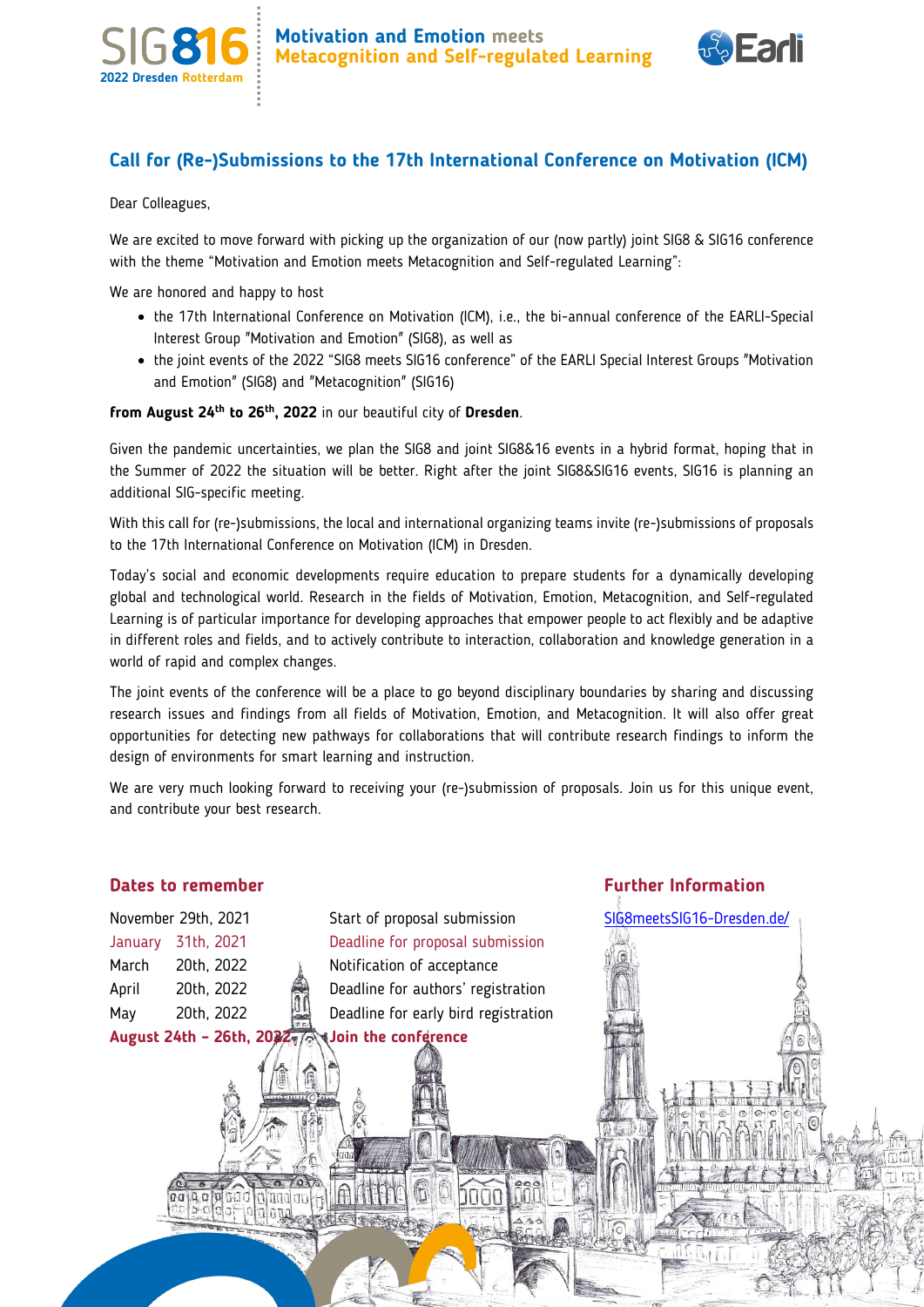



# **Submission Policies**

The preparation of the scientific program with the conference system requires that all proposals have to be submitted and processed (again) via the submission procedure. Thus, **not only new proposals, but also proposals already submitted and accepted in 2020 need to be (re-)submitted**. During the submission process, submitters will be asked to indicate whether their contribution is an (updated) resubmission or a new submission. New submissions will be peer reviewed, while previously accepted submissions will continue to be accepted. Please be aware that EARLI policies require committing with publication ethics that proposals should not have been presented elsewhere before.

Note that in order to provide as many researchers as possible with the opportunity to present their work at the conference, we have to restrict the number of active contributions for each person. Thus, we encourage you to (re- )submit only one proposal as a presenting author. The submission system will not allow more than two. In addition, you can serve once as the organizer of a symposium and once as a discussant. We also warmly welcome you to serve as a chair for a conference session (not including symposia), by signing up for this role through the submission system. Moreover, you may participate as a non-presenting co-author for further contributions.

All presenting authors of accepted papers and all participants in accepted sessions (presenting authors, chairs, and discussants) are expected to register by **April, 20th, 2022**, to attend the conference, and to be present at the scheduled sessions.

## **Resubmissions**

Authors of the many high-quality proposals accepted for presentation at "SIG8 meets SIG16" in 2020 have the opportunity to resubmit their accepted papers for ICM 2022. In the event of a resubmission,

- Submitters confirm that the contribution has not been presented at any other conference in the meantime, and
- Contributions must be submitted as the submission type (i.e. paper, poster, symposium) in which they were **accepted** in 2020.

Submitters may also choose to upload their paper in its original 2020 format or in an updated version. A contribution is considered an updated version of the 2020 contribution if:

- minor revisions taking into account the conference reviewers' comments have been made;
- the 2020 submission explicitly indicated that the data analyses are preliminary and will be extended, and it now includes the results of the planned data analyses;
- if data collection in the 2020 submission was described as not yet complete, and it now includes the results of further data analyses with the planned expanded sample size.

## **New Submissions: Types of Contributions and Sessions**

In addition to the resubmission, we invite the submission of individual contributions (i.e., papers; posters), and symposia. Both empirical and theoretical proposals grounded in the current state of the art are welcomed.

### Paper

Paper sessions include oral presentations of four papers, followed each by a discussion with the audience. To be accepted, empirical papers must contain research questions grounded in the state of the art, data, methods, and results. Theoretical papers are welcome if they build on a synthesis of prior work, and reveal open issues for future research. Research at its earlier stages is most suitable for poster sessions.